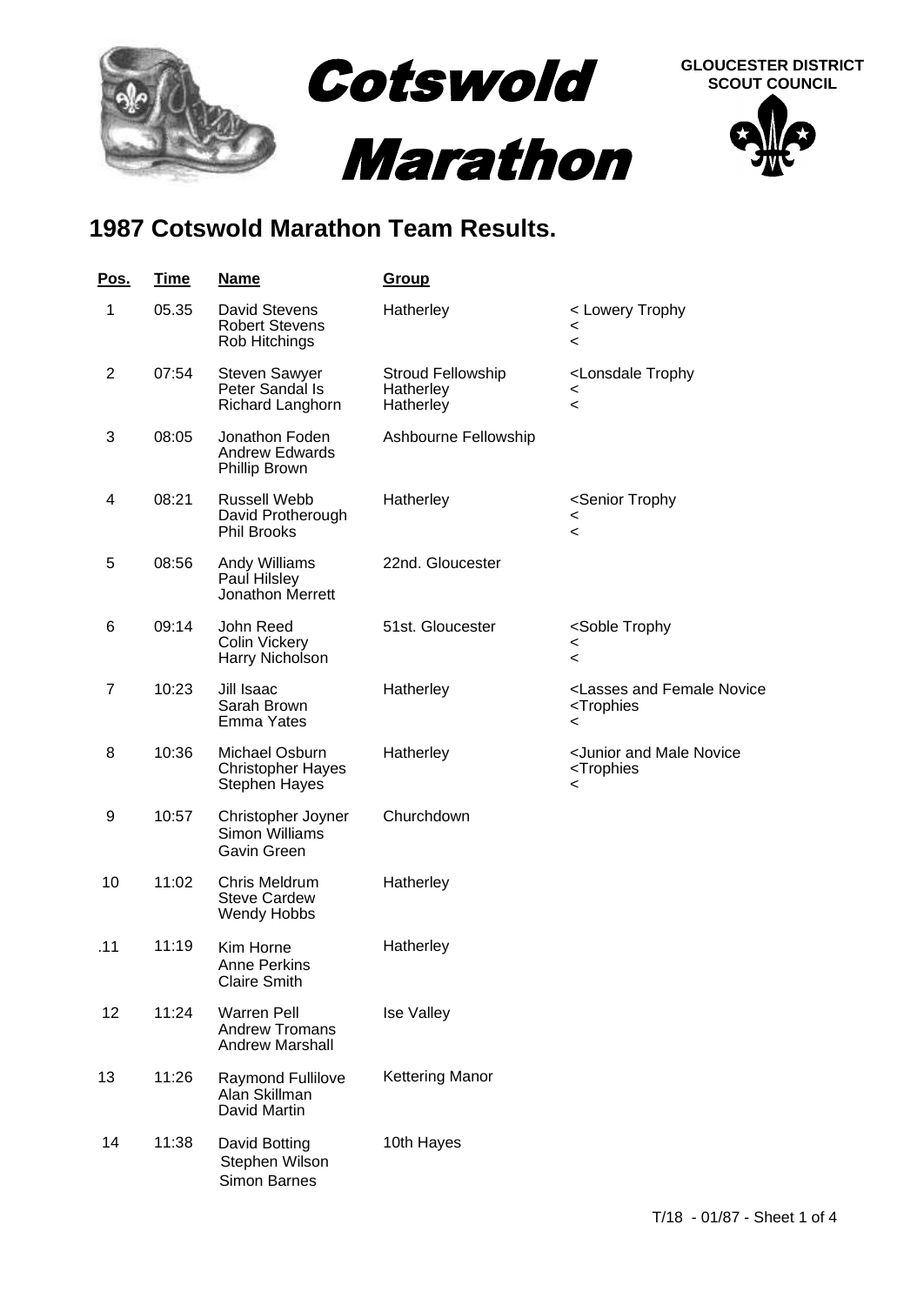| 15 | 11:49 | Geoff Smallwood<br>Amanda Corcoran<br><b>Philip Brooks</b>            | 22nd. Gloucester       |
|----|-------|-----------------------------------------------------------------------|------------------------|
| 16 | 11:52 | <b>Adrian Taylor</b><br>David Frusher<br>Stephen Harding              | <b>Badbrook</b>        |
| 17 | 12:07 | John Hopkins<br><b>Keith Williams</b><br><b>Christpher March</b>      | <b>Kettering Manor</b> |
| 18 | 12:13 | <b>Andrew Hurst</b><br>Antony Jory<br><b>Howard Fisher</b>            | Smugglers              |
| 19 | 12:31 | Jeremy Davis<br>Andrew Witcombe<br>Sean Cooper                        | 52nd. Gloucester       |
| 20 | 12:33 | <b>Mark Slater</b><br>Glen Andrews<br>Darren MacDonald                | Hatherley              |
| 21 | 12:34 | <b>Ronald Culmer</b><br>David Edwards<br><b>Oliver Ryall</b>          | 2nd. Gloucester        |
| 22 | 12:37 | Anita Witten<br>Toni Large<br>Sioned Jones                            | Churchdown             |
| 23 | 12:48 | <b>Andrew Bennett</b><br><b>Brian Payne</b><br>Adam Wood              | Toronto                |
| 24 | 12:52 | John Rose<br>Damon Coombes<br>Niel Bishop                             | 2nd. Gloucester        |
| 25 | 13:06 | Alex Smith<br>Joseph Clyde<br>Tim Cowell                              | 44th. Gloucester       |
| 26 | 13:21 | Steven Bonell<br><b>Martin Poulton</b><br><b>Stephen Cleveley</b>     | Churchdown             |
| 27 | 13:33 | <b>Stuart Tiley</b><br>Christopher Ringrose<br><b>Adrian Apperley</b> | <b>Beaufort</b>        |
| 28 | 13:39 | Christopher Holman<br>Roger Burrows<br>Nicholas Joyner                | Javelin                |
| 29 | 13:48 | <b>Rhidian Davies</b><br>Stephen Griffin<br>Jacqui Bennett            | <b>Llantwit Fardre</b> |
| 30 | 13:50 | Gene Sprague<br>Ian Cowie<br><b>Shane Pickering</b>                   | Smugglers              |
| 31 | 14:24 | <b>Andrew Collins</b><br>Guy Selwyn<br>Mark Williams                  | 48th. Gloucester       |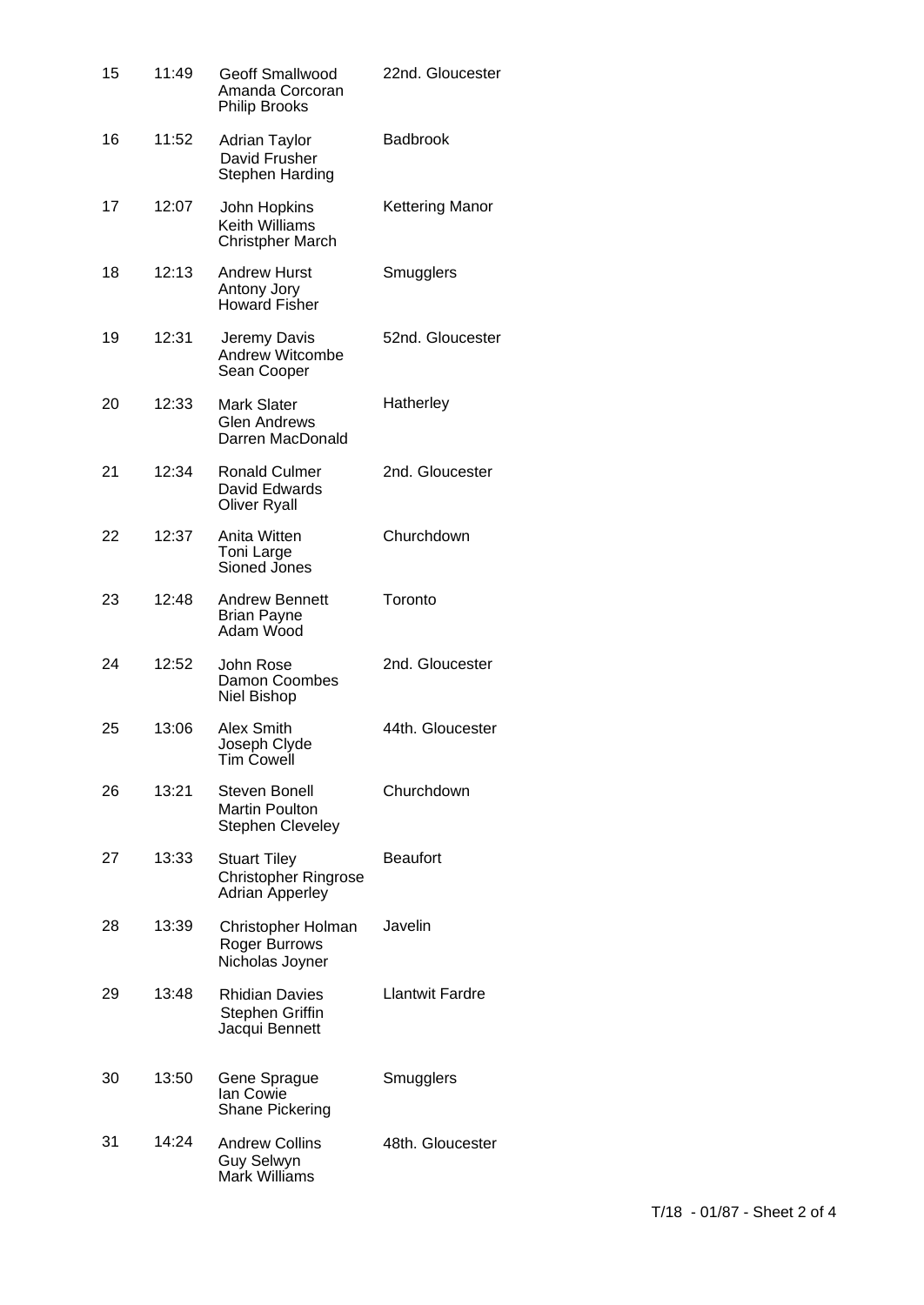|    | 14:24 | <b>Justin Bailey</b><br>Gavin Kemmett<br><b>Richard King</b> | 51st. Gloucester |
|----|-------|--------------------------------------------------------------|------------------|
| 33 | 14:26 | Mark Thompson<br>Alan Thompson<br><b>Jill Coleman</b>        | Kettering Manor  |
| 34 | 14:28 | Simon Cusack<br>Andrew Watson<br><b>Andrew Bates</b>         | 16th. Cheltenham |
| 35 | 14:45 | Mary Lindsay<br>Paul Jones<br><b>William Fawcett</b>         | <b>Beaufort</b>  |
| 36 | 14:47 | Robert Christopher<br>Paul Christopher<br>David Bovey        | Fleet            |
| 37 | 15:01 | Sue Cumnings<br>Fiona Rosser<br>Lynda Russell                | 25th. Cardiff    |
| 38 | 15:12 | <b>Gary Williams</b><br>Mandy King<br>Donald Longhurst       | 48th. Gloucester |
| 39 | 15:18 | Suzanne Ashford<br>Jo Dawson<br>Jo Newton                    | Hatherley        |
| 40 | 16:35 | Amanda Parker<br>Julie Maddox<br>Laura Finch                 | Hatherley        |

## **1987 Cotswold Marathon Individual Results.**

| 1  | 08:05 | Martin Holland          | Ashbourne Fellowship |
|----|-------|-------------------------|----------------------|
| 2  | 08:34 | Paul Smith              | Yeo Trogs            |
|    | 08:34 | Harvey Lyons            | Yeo Trogs            |
| 4  | 08:50 | Chris Rowl ey           | Minchinhampton       |
|    | 08:50 | <b>Paul Rowley</b>      | Minchinhampton       |
|    | 08:50 | <b>Chris Gregory</b>    | Minchinhampton       |
| 7  | 10:13 | Derek Collier           | <b>Beaufort</b>      |
| 8  | 10:20 | Simon Lodge             | Randwick             |
|    | 10:20 | Tim Lodge               | Randwick             |
| 10 | 10:29 | David Tetley            | Beaufort             |
|    | 10:29 | <b>Peter Metherall</b>  | Beaufort             |
| 12 | 10:37 | Simon Barnes            | Yeo Trogs            |
|    | 10:37 | Paul Barnfield          | Yeo Trogs            |
| 14 | 10:41 | Jeremy Curtis           | <b>Beaufort</b>      |
| 15 | 11:10 | <b>Andrew Saunders</b>  | Kettering Manor      |
|    | 11:10 | Peter Mason             | Kettering Manor      |
| 17 | 11:24 | Rose Fernandez          | <b>Ise Valley</b>    |
|    | 11:24 | Andrew Tynan            | <b>Ise Valley</b>    |
| 19 | 11:26 | Gerhard Johnen          | Kettering Manor      |
| 20 | 11:52 | <b>Paul Walker</b>      | <b>Badbrook</b>      |
|    | 11:52 | Clive Etheridge         | Badbrook             |
| 22 | 12:13 | John Gosden             | Smugglers            |
| 23 | 12:23 | David Bilton            | 52nd. Gloucester     |
| 24 | 12:32 | <b>Philip Stevens</b>   | 46th. Gloucester     |
|    | 12:32 | John Sparkes            | 46th. Gloucester     |
| 26 | 12:52 | <b>Richard Hurst</b>    | 2nd. Gloucester      |
| 27 | 13:06 | <b>Richard McGregor</b> | 44th. Gloucester     |
| 28 | 13:17 | <b>Neil Evans</b>       | 7th. Abingdon        |
|    | 13:17 | Paul Taylor             | 7th. Abingdon        |
|    |       |                         |                      |